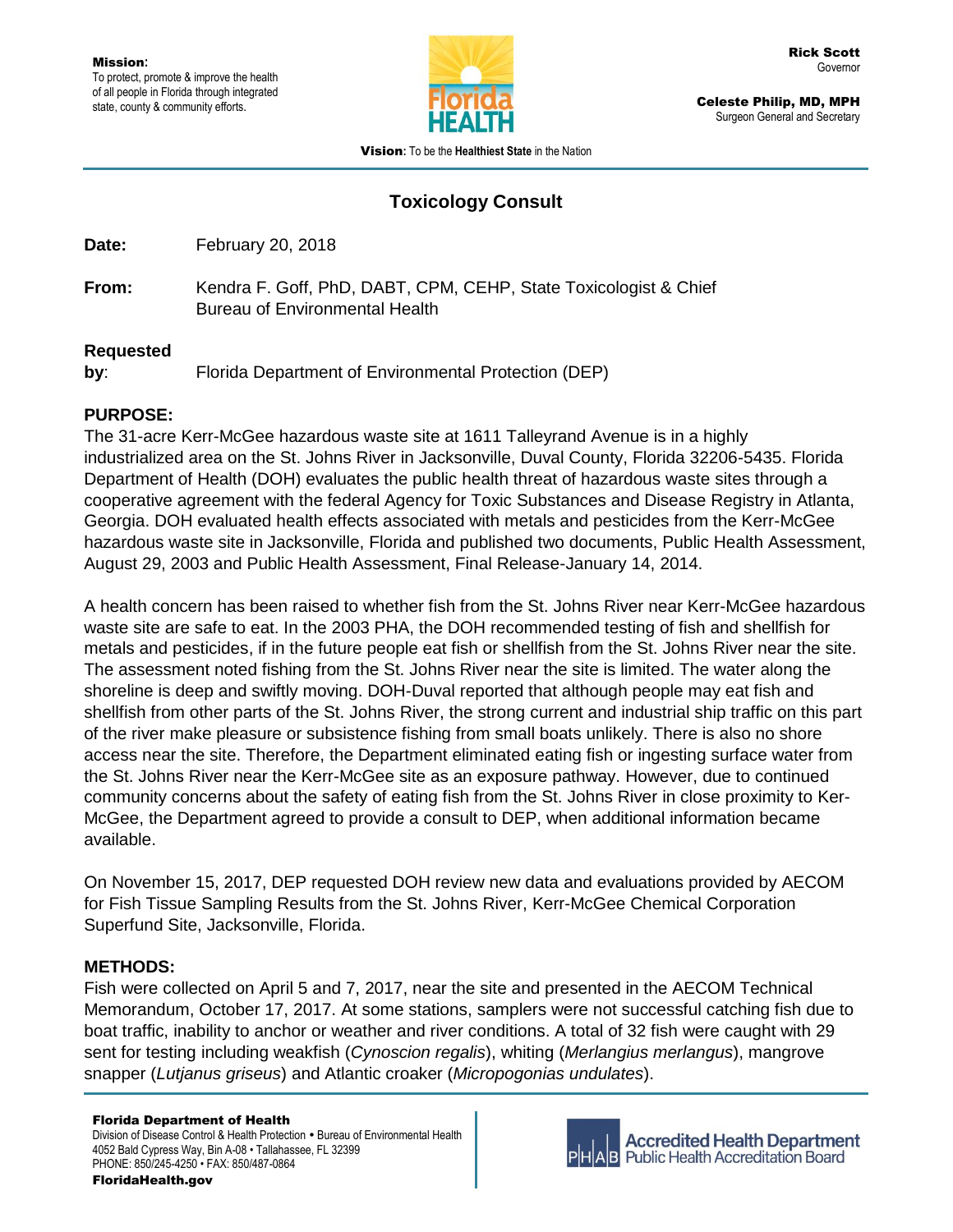Fish fillet samples were analyzed for elemental and methyl mercury, selected organochlorine pesticides and selected polychlorinated biphenyls (PCBs).

### **RESULTS and FINDINGS:**

Pesticides, PCBs, and mercury were found in every fish sample analyzed. However, fish collection for three of the four species obtained were very limited. Only one individual Atlantic Croaker, two Mangrove Snappers and one Whiting were collected. The Department requires a minimum of eight fish of each species when performing evaluations of contaminant levels in fillets. Weakfish was the only species that met this criterion with 17 specimens harvested.

### **Weakfish**

| Contaminant       | <b>Average Concentration</b> | Number of            |
|-------------------|------------------------------|----------------------|
|                   | (ug/kg)                      | <b>Fish Analyzed</b> |
| Aldrin            | 0.17                         | 17                   |
| <b>Dieldrin</b>   | 2.24                         | 17                   |
| Aroclor 1242      | 163.5                        | 17                   |
| Aroclor 1254      | 157                          | 17                   |
| Aroclor 1260      | 102.5                        | 17                   |
| <b>Total PCBs</b> | 243.9                        | 17                   |
| <b>PCB 118</b>    | 5.48                         | 17                   |
| <b>PCB 126</b>    | 0.014                        | 17                   |
| MeHg <sup>a</sup> | 104                          | 17                   |

a Methyl mercury

The acceptable risk level (ARL) for carcinogenic chemicals that is used for consumption advisories for fish is not bounded by a legally enforceable limit. For DOH, the acceptable level for carcinogenic risk for fish consumption advisories is 1E-5 (1 in 100,000) and assuming a recreational fisherman would be allowed to fish daily. The technical approach used to provide meal consumption advisories followed the risk assessment process recommended by the Environmental Protection Agency (USEPA, 1986a; 1986b; 2000).

### **Calculation of Daily Consumption Limits:**

The calculated daily consumption limit (CRlim) represents the amount of fish (in kilograms) expected to generate a risk no greater than the maximum ARL used at that consumption limit based on an upper bound estimate of residency (30 years) over a person's lifetime (70 years). Please note, that consumption limits for non-cancer effects were also calculated. However, cancer effects were a more sensitive indicator of risk and considered more relevant. The methodology used is as follows:

$$
CR_{\text{lim}} = \frac{ARL \times BW \times ED}{(\sum Cm \times CSF) \times AT}
$$

where

 $CR_{\text{lim}} =$  maximum allowable fish consumption rate (kg/d)

- $ARL =$  maximum acceptable individual lifetime risk level (unitless) (1E-5)
- $BW = \text{consumer body weight} (70 \text{ kg})$
- $ED$  = exposure duration (30 years)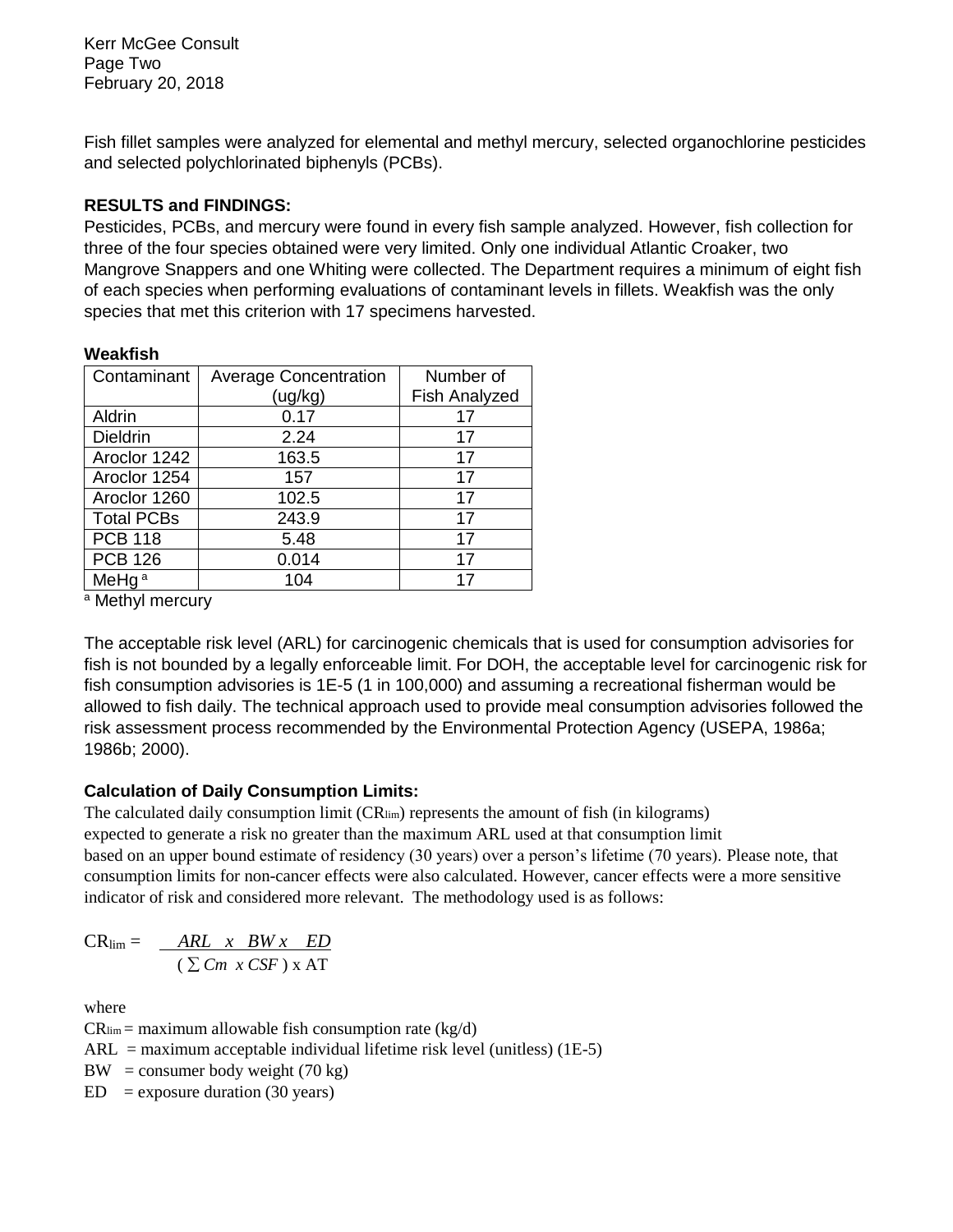Kerr McGee Consult Page Three February 20, 2018

 $AT = averageing time (70 years)$  $CSF = \text{cancer slope factor}$  [(mg/kg-d)-1], chemical specific  $C_m$  = measured concentration of chemical  $m$  in (mg/kg), chemical specific

### **Calculation of Meal Consumption Limits:**

Daily consumption limits may be more conveniently expressed as the allowable number of fish meals of a specified meal size that may be consumed over a given time. The consumption limit is determined in part by the size of the meal consumed. An 8-oz (0.227-kg) meal size was used for these calculations. Daily consumption limits, the number of allowable kilograms per day (CRIim), can be converted to the number of allowable meals per month using the following equation:

 $CR_{\text{mm}} = CR$   $\lim_{x \to \infty} x T_{as}$  *MS*

where

 $CR_{mm}$  = maximum allowable fish consumption rate (meals/month)

 $CR_{\text{lim}} =$  maximum allowable fish consumption rate (kg/d)

 $MS =$  meal size (0.227 kg fish/meal or 8 oz.)

 $T_{ap}$  = time averaging period (365.25 d/12 month = 30.44 d/month).

### **Inputs for Carcinogenic Chemicals Detected in the Weakfish Fillets:**

|                              | Value     | Units           | <b>Notes</b> |
|------------------------------|-----------|-----------------|--------------|
| <b>Risk Level</b>            | 1.000E-05 | <b>Unitless</b> | 1 in 100,000 |
| Body Weight                  |           | kq              |              |
| <b>Time Averaging Period</b> | 30.44     | Days/month      |              |
| <b>Meal Size</b>             | 0.228     | kg/meal         | 8 ounces     |

| Aldrin            | 1.7 x10 <sup>1</sup> per mg/kg-day |
|-------------------|------------------------------------|
| <b>Dieldrin</b>   | 1.6 x10 <sup>1</sup> per mg/kg-day |
| Aroclor 1242      | N/A                                |
| Aroclor 1254      | N/A                                |
| <b>Total PCBs</b> | 2 per mg/kg-day                    |
| <b>PCB 118</b>    | N/A                                |
| <b>PCB 126</b>    | N/A                                |
| MeHg              | N/A                                |

#### Cancer Oral Slope Factors IRIS

Using these assumptions, the CRI im (maximum allowable fish consumption rate ( $kg/d$ )) is calculated to be 6.27E-4 kg/day. This results in an acceptable number of meals per month of 0.38 or 4.52 meals per year.

Based on the concentrations of total carcinogenic risk and the minimal number of safe meals per month, DOH recommends that a "Do Not Eat" advisory be issued for the reach of the St. Johns River evaluated by this assessment.